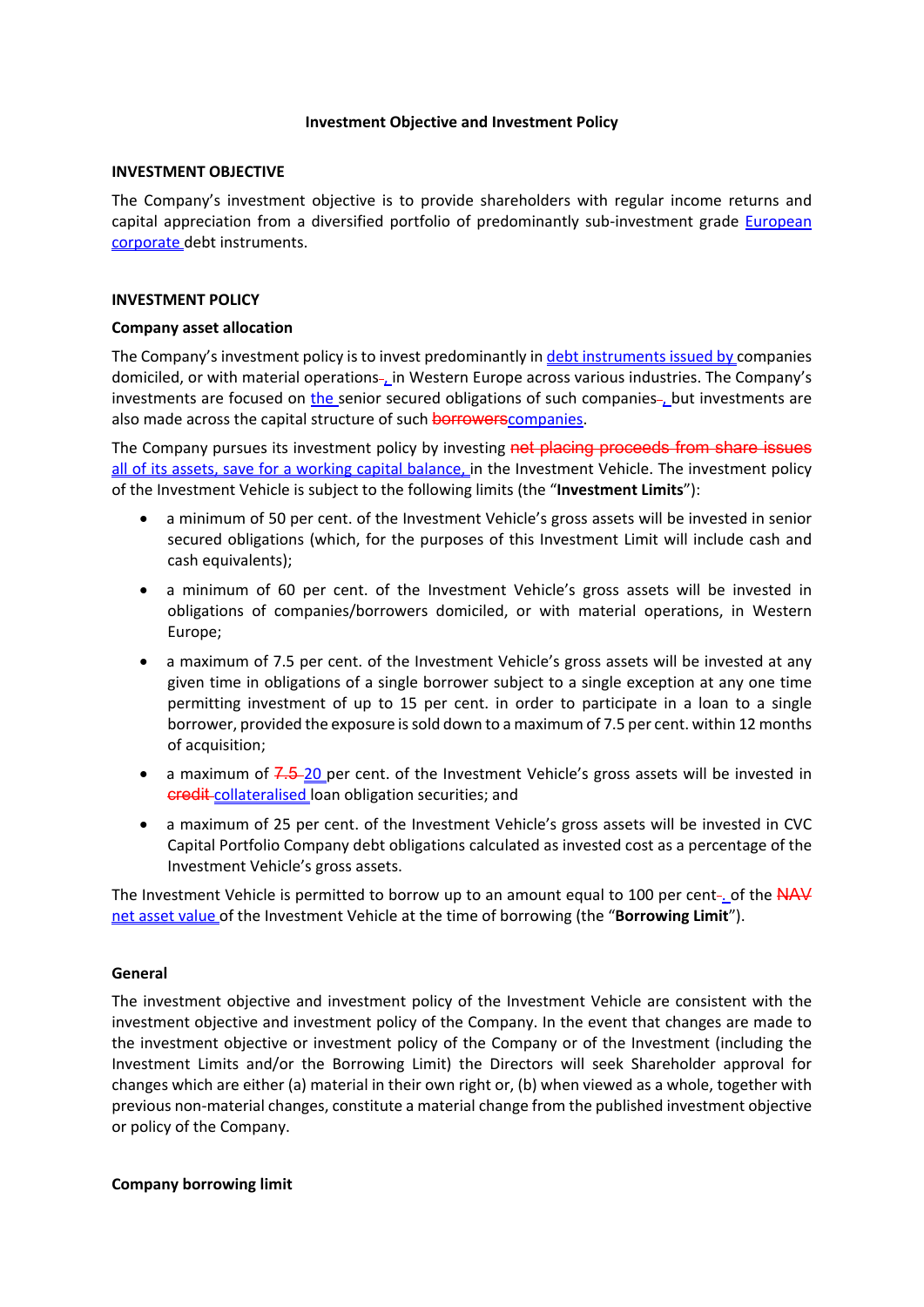The Company does not have any borrowings but may, in the future and subject to the passing of an ordinary resolution at a general meeting, may borrow up to 15 per cent. of the NAV of the Company for the sole purpose of purchasing or redeeming its own shares otherwise than pursuant to Contractual Quarterly Tenders.